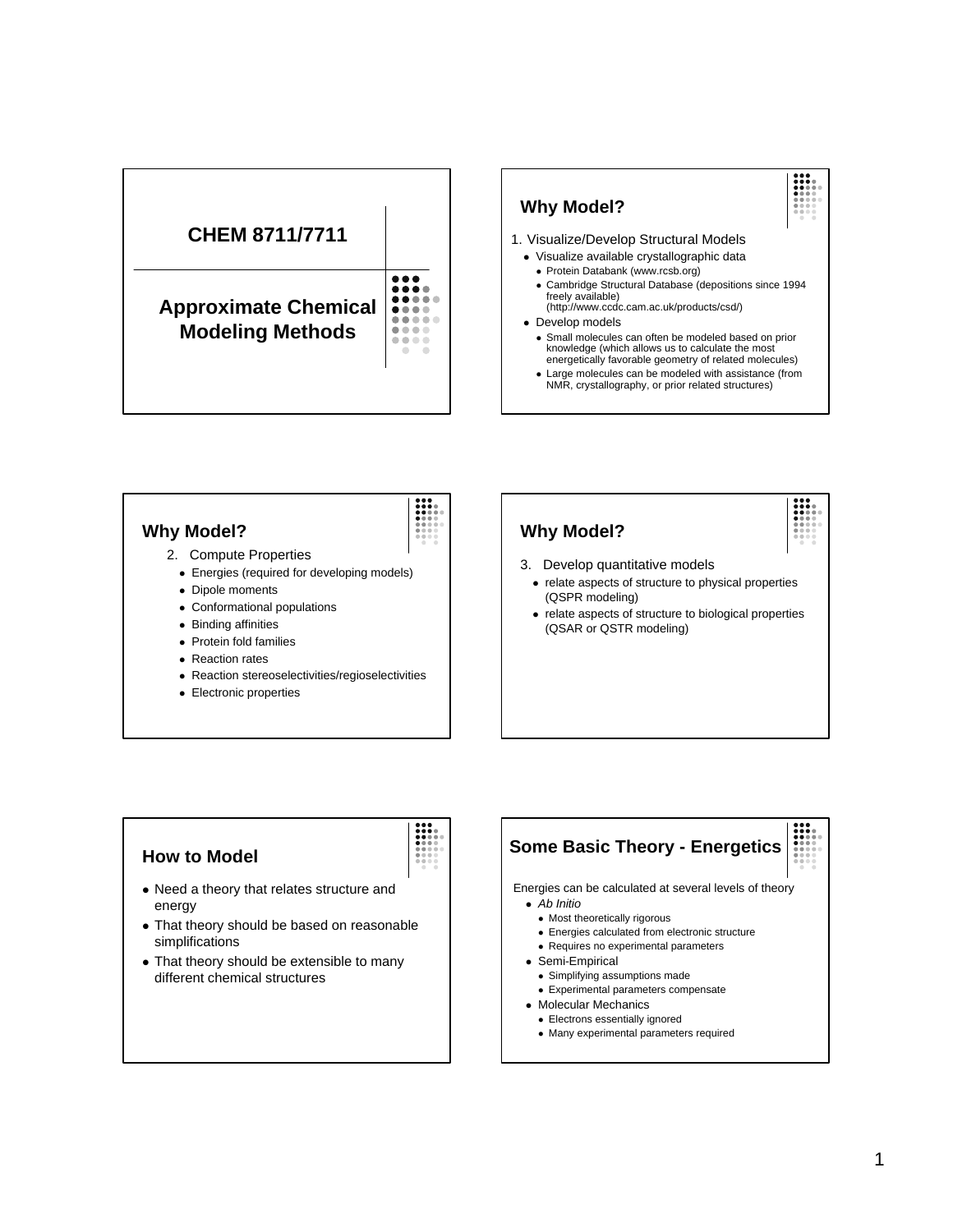### **Visualization/Public Databases/Structure Drawing** ... .... ....  $\bullet$   $\bullet$   $\bullet$ ..... .... ....

## **Structure Drawing** • Structure input is somewhat software-dependent • Available here: MOE (Molecular Operating Environment), BioMedCAChe (soon) and PC Spartan • MOE, CAChe and Spartan are available through Novell-delivered applications/CAS/SM110 • Also available in Rm. 006/425: Cerius2, Macromodel, MM3, Gaussian98, Hyperchem,

Dalton, GAMESS

# **Structure Drawing – MOE**



- MOE uses a builder window for structure input (accessible through the button on the left side of the MOE window, or from the Windows menu at the top)
- Clicking options in the builder window places isolated fragments, unless a position on an existing fragment is selected by clicking on it in the MOE window





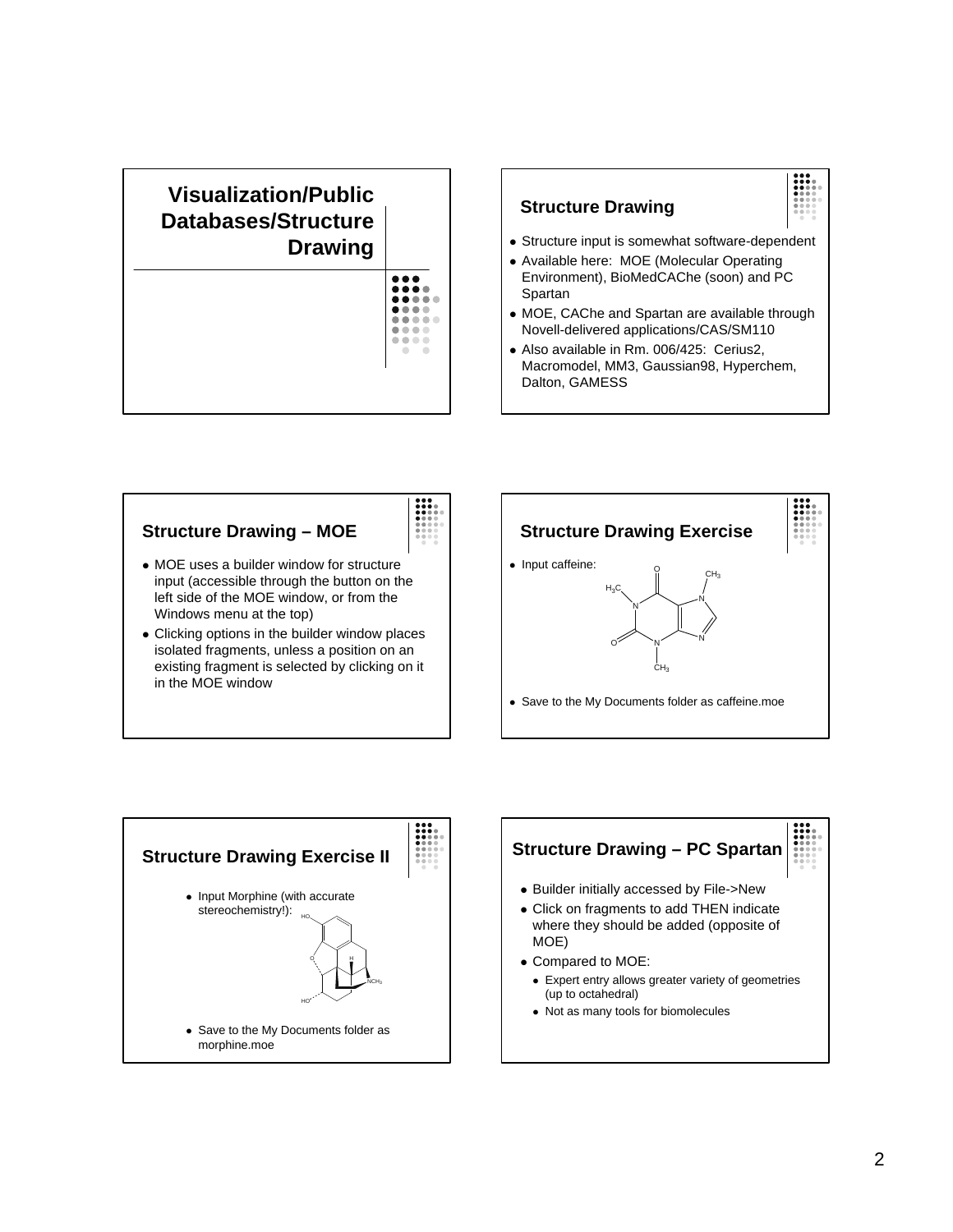



## **Molecular File Formats**

- Different software programs utilize different formats to input structural data
- It is often necessary to utilize several different software packages to gather the information you need on a single structure
- It is often necessary to convert file formats in order to do this – most software packages will read/write more than one format
- A standalone software package (babel) can also be used to convert among ~30 different molecular file formats

## **Molecular File Format Exercise**

- Save your morphine molecule in pdb and TriposMOL2 formats (call them morphine.pdb and morphine.mol2)
- Open a new text editor and open the files from the text editor in order to see the file format rather than the interpreted structure
- Identify the atom type and position information in each file type